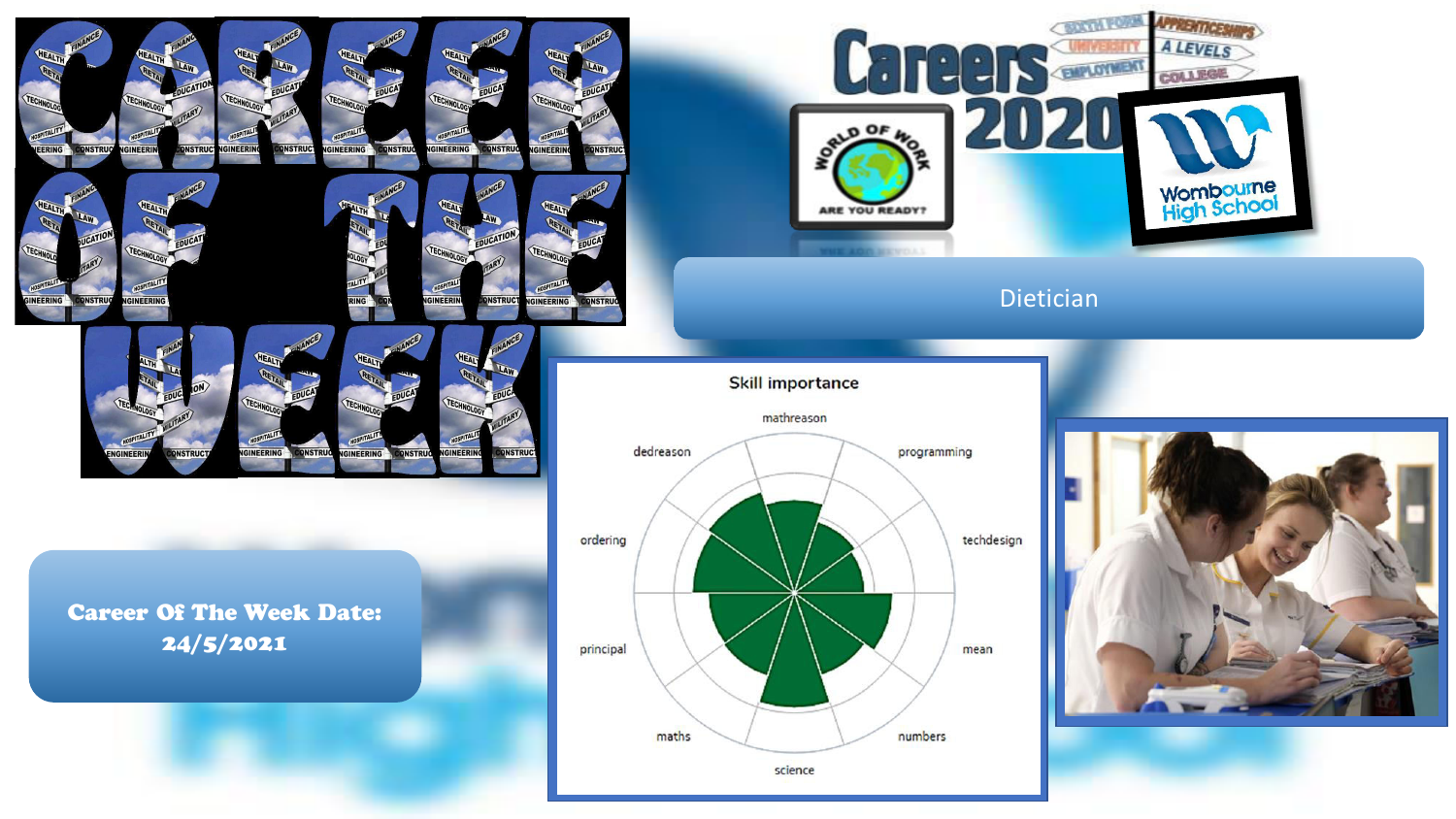

#### Dietician



# £22,360

average salary

The UK average salary is £28,758

Insert avert avant av $\sigma$  salary, weekly hours and male $\sigma$ average weekly hours

There are 37.5 hours in the average working week

## 26% male 74% female



 $\odot$ 

The UK workforce is 47% female and 53% male

#### **Description?**

Job holders in this unit group carry out a variety of technical and complementary support functions not elsewhere classified in MINOR GROUP 321: Health Associate Professionals.

### **Qualifications**

Entrants usually possess an **accredited degree** or **postgraduate qualification**. Training can take between **two to five years** depending upon the chosen method of study. Courses provide a mixture of theoretical study and practical experience. Membership of professional bodies may be mandatory in some areas.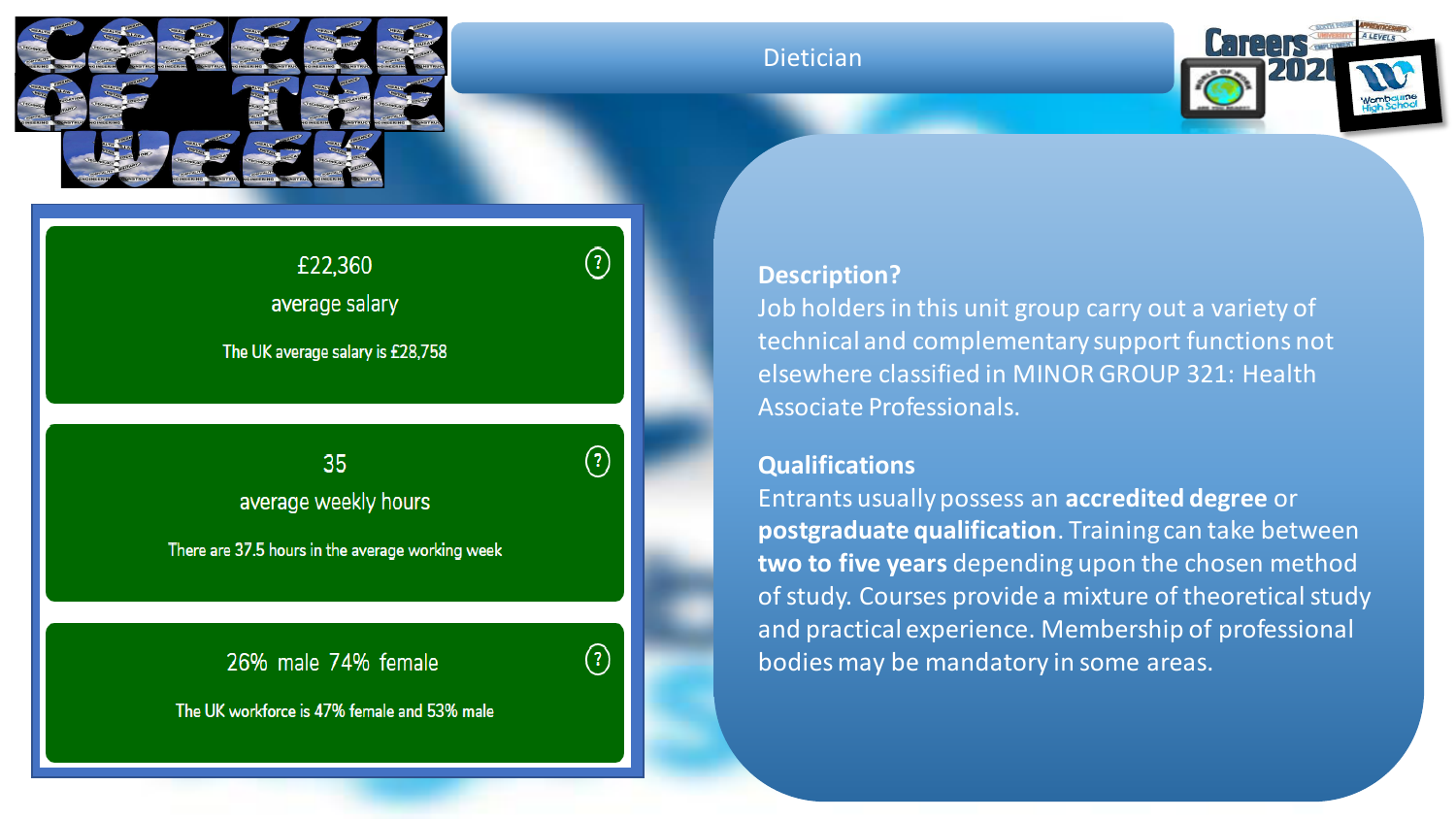





#### **TASKS:**

- Prescribes diet therapy and gives advice to patients, health care professionals and the public on dietetic and nutritional matters for those with special dietary requirements or to prevent illness.
	- Diagnoses and treats disorders of vision and eye movements, monitors subsequent progress and recommends further optical, pharmacological or surgical treatment as required.
	- Manipulates and massages patient to discover the cause of pain, relieve discomfort, restore function and mobility and to correct irregularities in body structure.
- Inserts needles under the skin, administers aromatic herbs and oils and massages body to relieve pain and restore health.
- Advises and prescribes in areas of complementary and alternative medicine.